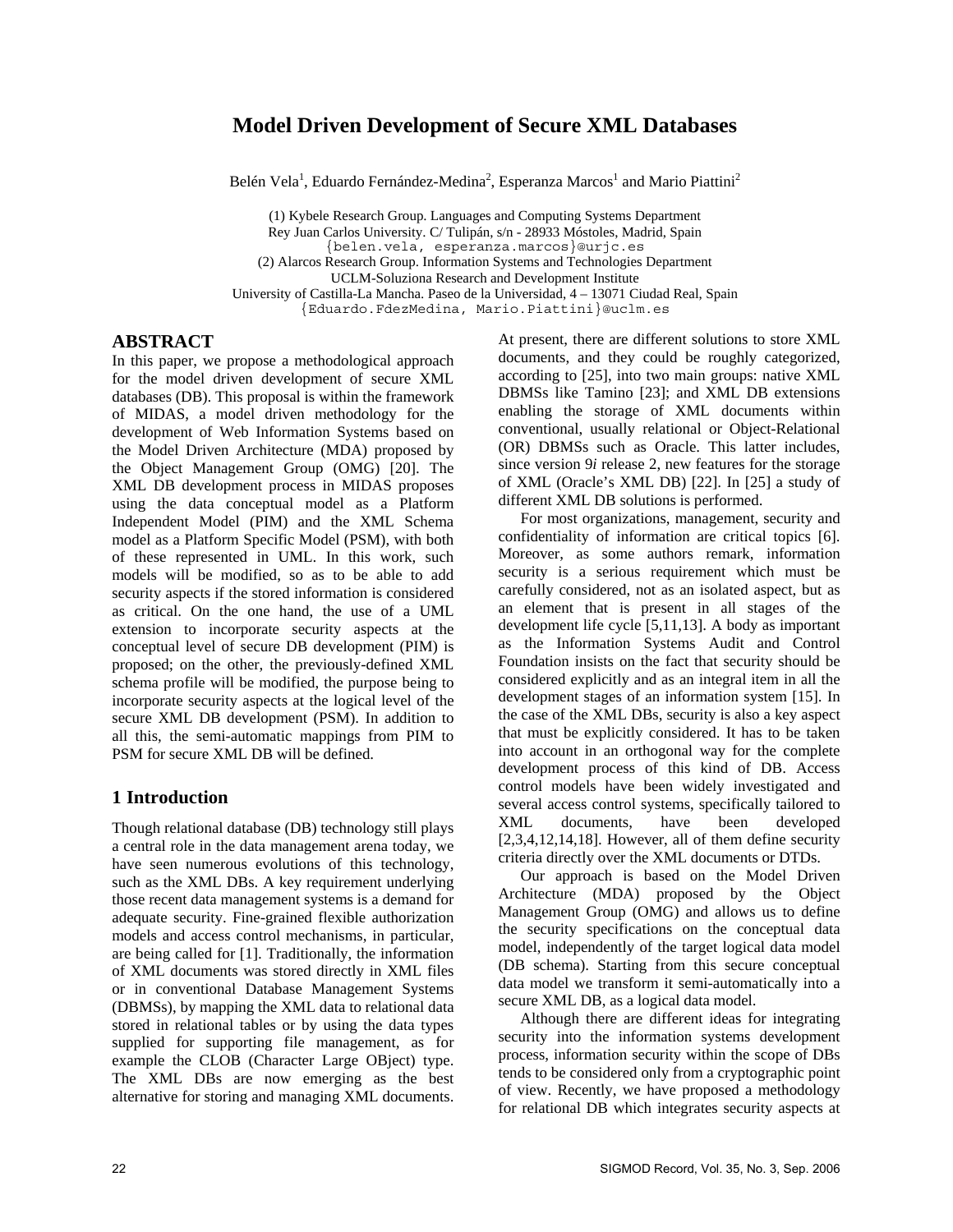all stages of the development process [7]. However, to the best of our knowledge, there are no works that deal with security when developing an XML DB.

In this paper, we will integrate the security aspect into the methodological approach for XML DB development [24] framed in MIDAS [16], a model driven methodology for the development of Web Information Systems (WIS). MIDAS proposes the use of standards in the development process, as well as the use of UML in modelling the WIS, irrespective of the abstraction level and the aspect of the system to be modelled. As UML does not allow us to represent all the necessary models, MIDAS incorporates some existing UML extensions and defines or adapts some new ones, whenever necessary [8,17].

In the next section, we will introduce the secure XML DB development process in the framework of MIDAS, where the Platform Independent Model (PIM) is the conceptual data model. It will be represented with an extended UML class diagram that includes the security aspect at this level. This profile will be summed up in section 3. As data Platform Specific Model (PSM) in MIDAS, it is proposed to use the OR model or the XML Schema model, depending on the technology used. In this paper we will show the part corresponding to secure XML DB development. The PSM employed will therefore be the XML Schema model. In section 4, we will present an adaptation of the previously-defined profile for XML DBs for the incorporation of specific security aspects into this kind of DBs. In section 5, we will show the mappings from the secure data PIM to the secure data PSM which will be the schema of the secure XML DB. These mappings are based on those defined in [24], where the rules to obtain the data PSM are described, but without taking into consideration security aspects. In this paper, we will adapt such rules so as to obtain the schema of an XML DB which includes the necessary constraints for security. Finally, in section 0, we will put forward our main conclusions and present our future work.

#### **2 Secure XML DB Development Process**

MIDAS proposes a model driven architecture based on MDA and, when modelling the system, considers, the aspects of *content*, *hypertext* and *behaviour* at the levels of Computation Independent Models (CIMs), common to all the system, PIMs and PSMs. In Figure 1 we can see the simplified MIDAS MDA.

In this paper, we will focus on the **content** aspect, which corresponds to the traditional concept of a DB, for the *PIM* and *PSM* levels. The development of a DB depends on several aspects; on the one hand, on whether there is already a DB within the organization or not, and, on the other hand, on the technology to be

used: in other words, if we aim to use an OR DB [17] or an XML DB [24].



**Figure 1.** Simplified MIDAS Architecture

Moreover, a third dimension is considered in MIDAS, and it includes all aspects to be taken into account when developing a WIS, such as the system architecture or security. This third dimension is orthogonal to the ones presented in Figure 1.

In the cases in which the DB that we want to develop includes information to be protected, the security aspect will have to be taken into account from the first stages of the DB development. So, for the model driven development of a secure XML DB we have to perform the following tasks:

- At the *PIM* level, the secure data conceptual model is carried out without considering the selected technology, since this model is platform independent. This secure data PIM is represented through an extended UML class diagram, so as to be able to represent *security* aspects together with a set of security constraints that have been expressed through OSCL language [8], as we will see in the next section.
- At the *PSM* level, the data logical design is performed, taking into account the selected technology. In our case, this is an XML DB. We will start from the secure data PIM obtained at the previous level and will apply the mappings summarized in section 5. The secure data PSM will be represented through an XML schema in extended UML (see section 4). In this case, the DB schema will be the XML schema, which takes into account the necessary security aspects.

# **3 Secure Data PIM**

To develop a secure data PIM, a secure UML profile has been developed (for more details, see [8]). The defined UML profile allows us to classify both data and users according to different classification criteria. These criteria are the following ones: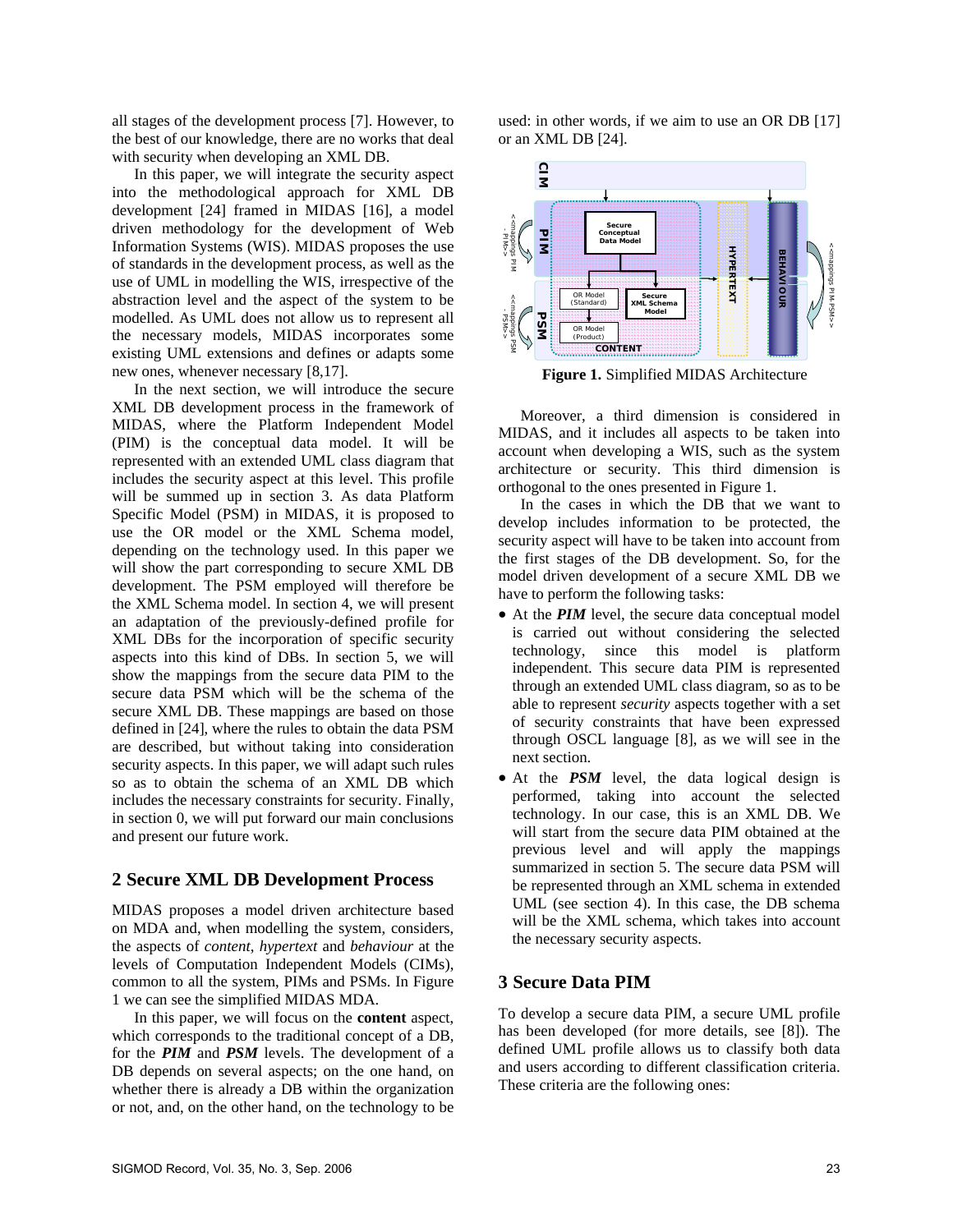- **Security levels**: to define a hierarchy of levels such as those traditionally employed in the army: unclassified, confidential, secret and top secret.
- **User roles**: to define a hierarchical set of user roles that represents the hierarchical functions within an enterprise.
- **User categories**: to define a horizontal organization or classification (non hierarchical) of user groups.

In addition to this classification information, the profile allows us to define three kinds of constraints:

- **Data dynamic classification rules**: to define the classification data of different instances, depending on the value of one or several attributes of the instances.
- **Audit rules**: They specify situations in which it is interesting to us to register an audit trace to analyze which users have accessed (or have tried to access) information. To do so, conditions expressed in OCL are defined.
- **Authorization rules**: to define which users will be allowed to access to which data and to perform which actions depending on a condition expressed in OCL.

Our security model is general, and the classification criteria, together with the *data dynamic classification rules* and the authorization rules, allow us to integrate several access control models, such as the mandatory access control, a simplified role based access control, discretionary access control and access control based on rules. The coexistence of these rules frequently provokes conflicts, that we solve by applying a set of conflict resolution rules defined in [8, 9, 10].

For the definition of all these elements, we consider the UML profile known as *Conceptual Secure DB* (extension of UML and OCL to design secure DBs), which is composed of a set of data types, tagged values and stereotypes, together with the definition of a set of well-formedness rules. The package containing all the stereotypes defined within this UML profile can be analyzed in Figure 2. These stereotypes can be classified into three categories:

- The stereotypes necessary for representing security information in the *model elements.*
- The stereotypes needed to model the *security constraints* when defining: a) the dynamic classification of any element, b) audit rules expressed in OCL and c) authorization rules.
- The *UserProfile* stereotype that is necessary to specify security constraints on what might be seen as a property of a user or a group of users, for instance; citizenship, age, etc.

A detailed description of all these stereotypes, as well as the tagged values that have been defined for them, can be found in [8].



**Figure 2.** *Conceptual Secure DB* profile

## **4 Secure Data PSM**

In MIDAS, the XML schema model is proposed as data PSM. It is represented in extended UML, using the profile defined in [24]. To include the security aspects in the model, in this paper we have adapted such a profile by adding the elements that are needed to be able to consider the aspect of *security*.

In Figure 3, we will show the elements that have been added, with the goal of adapting the profile so that it is able to represent secure XML schemas through a UML class diagram. The extension defines a set of new stereotypes. The aim is for it to be able to consider all the components of a secure XML in a graphical notation of UML, maintaining the associations, the order and the links between the different elements.



**Figure 3.** *Secure XML Schema* profile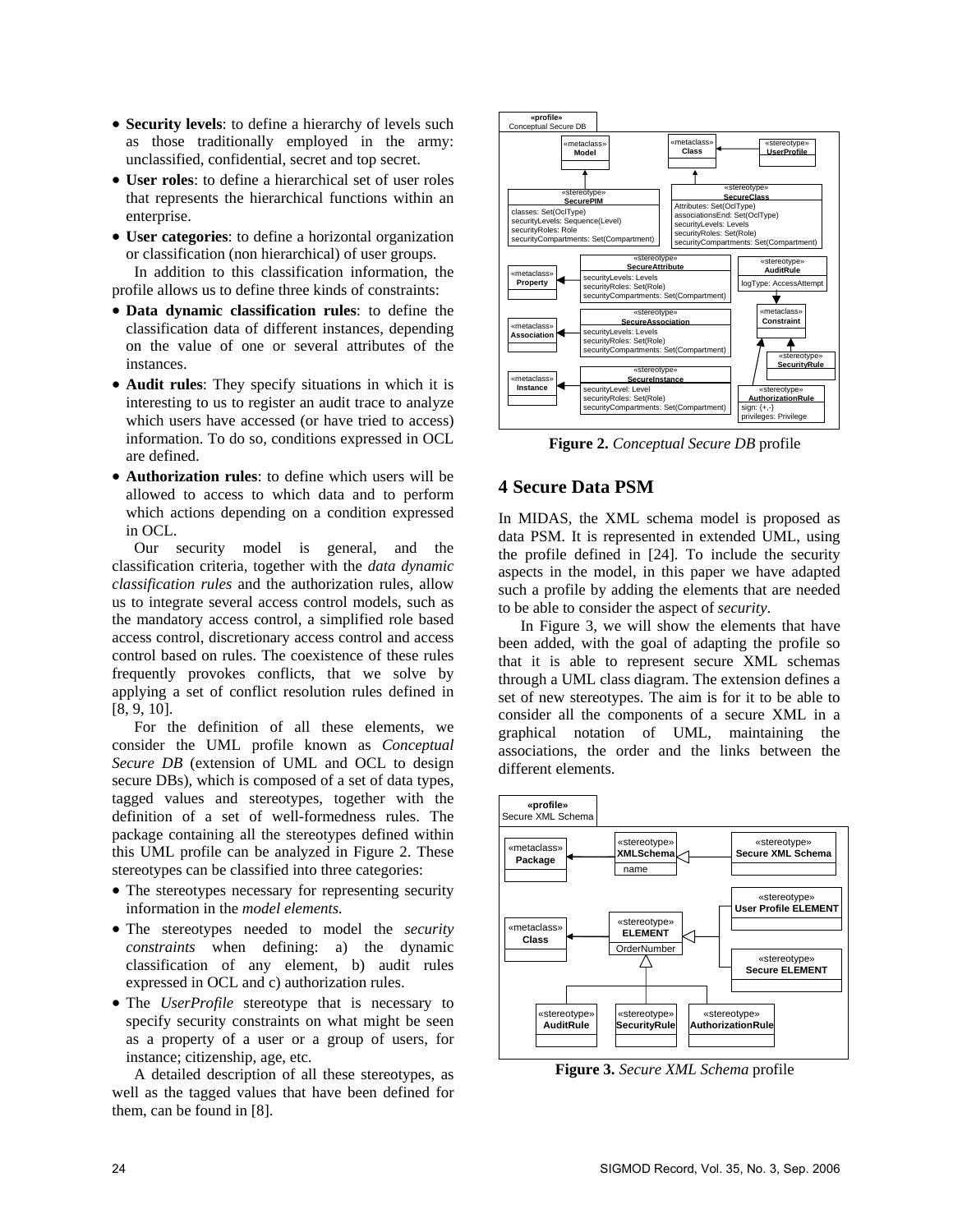# **5 Mappings from PIM to PSM**

In the same way that methodologies for relational or OR DBs propose some rules for the transformation of a conceptual schema into a standard logical one, in MIDAS, mappings from the data PIM to the data PSM are proposed. In this work, we have defined the transformation rules needed to obtain a secure data PSM from the secure data PIM. The work of [24] is taken as a basis, where the different mappings to obtain the schema of an XML DB were defined (but where security was not yet taken into account).

- **Transformation of the secure data PIM:** The data conceptual model, that is, the *secure PIM*, is transformed, at the PSM level, into an XML schema named '*Secure Data PSM*'. It will be represented with a UML package stereotyped with <<Secure XML SCHEMA>> and will be called as the XML schema. It will include all components of the secure XML schema (PSM). Furthermore, it will contain the security attributes (*securityLevel*, *securityRoles* and *securityCompartments*) of the secure PIM. These attributes will be defined within the XML schema as global elements. They could have been included as schema attributes but if they were represented in such a way, they would not be considered first order elements and the fact that they could have a multiple maximum cardinality could not be collected either.
- **Transformation of the** *User Profile* **class:** This class includes the information that we want to record for each user. It will be transformed by including a global element stereotyped with <<User Profile ELEMENT>>, which will contain a sequence complexType with all class attributes as subelements.
- **Transformation of secure classes:** In a generic way, a UML class is transformed into an element of the XML schema with the same name as the class it comes from [24]. To transform secure UML classes, stereotyped with  $\langle$ SecureClass>>, we have to include the secure characteristics that they have, too. Secure classes can have three specific attributes: *securityLevel*, *securityRoles* and *SecurityCompartments*. They will be transformed into secure elements stereotyped with <<Secure ELEMENT>>. Each secure element will contain a complexType of sequence type, which will contain as subelements, among others, the secure attributes, indicating, with the subelements attribute *maxOccurs,* the number of possible instances of the security attributes.
- **Transformation of secure attributes:** Due to the fact that the attributes of a class, according to the proposal of [24], are transformed as subelements of

the element that represents the UML class to which those attributes belong, if an attribute has its own security attributes associated with it, these attributes will be represented as subelements of the element that represents the corresponding attribute. Thus, the security attributes defined within an attribute will be transformed into <<Secure ELEMENT>> subelements.

- **Transformation of secure associations:** Regarding the transformation of associations, a detailed study of the most appropriate way to map them at the PSM level was carried out in [24]. The associations between two classes are transformed, in a generic way, by including a subelement in one of the elements, corresponding to one of the classes implied in the relationship with one or several references to the other element implicated in the association. If it were a secure association, this subelement would have subelements to represent the corresponding security attributes (*securityLevel*, *securityRoles*, *securityCompartment*) stereotyped as <<Secure ELEMENT>>.
- **Transformation of security constraints:** When transforming the security constraints that had been defined at the PIM level, these can be defined for any element (model or class), although it is normal to define them at the class level. If they are defined at the model level, global elements to collect this fact will be created. In the rest of the cases, subelements of the elements they depend on will be created. There are three types of constraints:
- a) **Audit Rules**: They will be transformed by creating a subelement stereotyped with <<AuditRule>> with the name of "AuditRule\_" plus the number of the rule. This element will be of the complexType and it will contain a sequence formed by two elements: One *AuditRuleType*  element of simple Type of the *string* base type with a constraint of enumeration type with the values *all*, *frustratedAttempt*, *successfullAccess*; and another element *AuditRuleCondition* that will be an element of *string* type, that will contain the XPATH expression associated with the OCL expression.

```
<complexType>
 <sequence>
  <element name= "AuditRuleType">
   <simpleType>
        <restriction base= "string">
          <enumeration value= "all"/>
          <enumeration value= "frustatedAttempt"/>
         <enumeration value= "successfullAccess"/>
        </restriction>
   </simpleType>
  </element>
  <element name= "AuditRuleCondition" type="string"/>
 </sequence>
</complexType>
```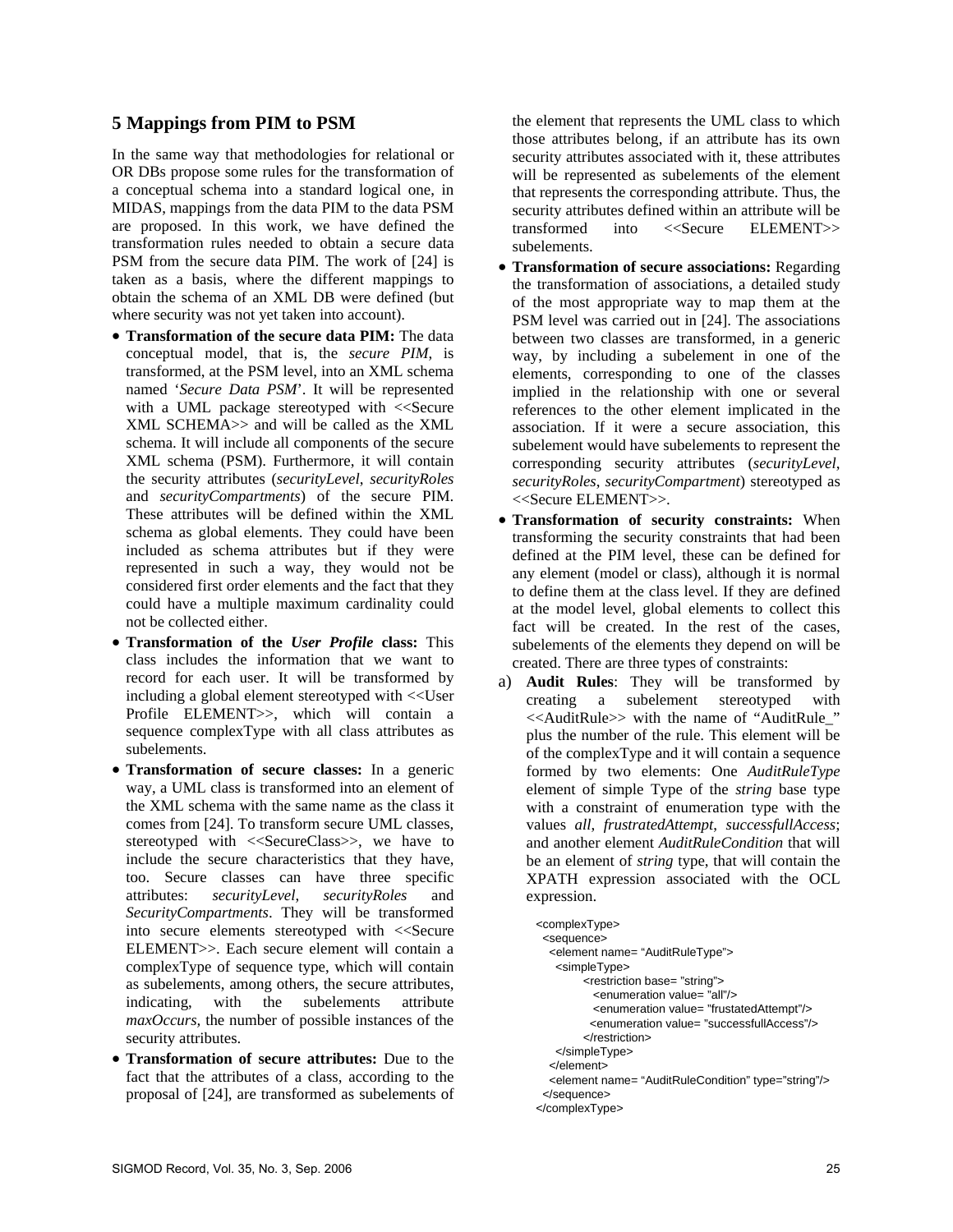b) **Security Rule:** The dynamic classification of any PIM element will be transformed by creating a subelement stereotyped with <SecurityRule>>, with the name "SecurityRule " plus the number of the rule. This element will be of complexType and it will contain one element of string type with the XPATH expression associated with the OCL expression.

```
<complexType>
  <sequence>
    <element name= "SecurityRuleCondition" type="string"/>
  </sequence>
</complexType>
```
c) **Authorization Rules:** These will be transformed by creating a subelement stereotyped with <<AuthorizationRule>> with the name "AuthorizationRule\_", plus the number of the rule. This element will be of a complexType and it will contain a sequence formed by three elements: An *AuthorizationRuleSign* element of simpleType of *string* base type with a constraint of enumeration type with the values:  $+$  or  $-$ ; another *AuthorizationRulePrivileges* element of simpleType of *string* base type with a constraint of enumeration type with the values: *read*, *insert*, *delete*, *update* and *all*; and an *AuthorizationRuleCondition* element of string type that will contain the XPATH expression associated with the expression in OCL.

```
<complexType>
 <sequence>
  <element name= "AuthorizationRuleSign">
   <simpleType>
        <restriction base="string">
           <enumeration value="+/> <enumeration value="-"/>
        </restriction>
   </simpleType>
  </element>
  <element name= "AuthorizationRulePrivileges">
   <simpleType> 
        <restriction base="string">
          <enumeration value="read"/> 
          <enumeration value="insert"/>
          <enumeration value="delete"/>
         <enumeration value="update"/>
         <enumeration value="all"/>
        </restriction>
   </simpleType>
  </element>
  <element name= "AuthorizationRuleCondition" type="string"/>
 </sequence>
</complexType>
```
According to MDA, once we have applied these rules, the next step is the mapping from PSM to Code of specific DBMSs. These DBMSs usually do not provide security solutions for solving the security issues we consider in our approach, but they support most of XML standards (DOM, XSL, XSLT, XPath, etc.), which allow us to easily implement all these security specifications.

# **6 Conclusions and Future Work**

At the present time, there are different solutions for the storage of XML data but there is no methodology for the systematic design of XML DBs that incorporates security in the development process from its early phases.

In this work, we have integrated the security aspect into the methodological approach for the development of an XML DB in the framework of MIDAS, a modeldriven methodology for the development of WIS based on MDA. In the case of the specified development process for secure XML DB, for the secure data PIM, a UML extension to incorporate security aspects at the conceptual level is used. For the secure data PSM we have modified the previouslydefined XML DB profile. The incorporation of security aspects has been our main goal. Moreover, we have defined mappings from secure data PIM to secure data PSM that will be the secure XML DB schema. From this logical model of the secure XML DB (PSM), we will obtain the code for the specific XML DB product that we want to use, in a semiautomatic way. Up to now, we have studied the security aspects for the Oracle 10g product, but in future work, we will study other XML DBMSs in detail, in order to analyze which of them take into account security aspects, and how.

A case study for the management of hospital information has been developed, to validate our proposal; we have left this out for the sake of space.

We are now working along several different lines, in an attempt to extend the proposal of this paper. One of these, on which we have already started to work, is the automation of the transformations of the constraints expressed in OCL at the PIM level, to convert them into XPATH language. Moreover, our intention is to automate the transformations between the metamodels and the corresponding models using the incipient Query View Transformation (QVT) proposal [20], which aims to become the standard for defining transformations.

We are also studying the possibility of using XACML [19] as a PSM security rules specification language that could complement the current PSM model (XML Schema). In fact, XACML is a powerful standard language that specifies schemas for authorization policies and for authorization decision requests and response, which is applicable to a wide range of applications, and which can integrate many security policies into a complete security model.

In addition, we want to define queries using the XQuery language, in order to obtain information about the security aspects of the XML DB.

We have a further goal, which is to perform several case studies to detect new needs. These would